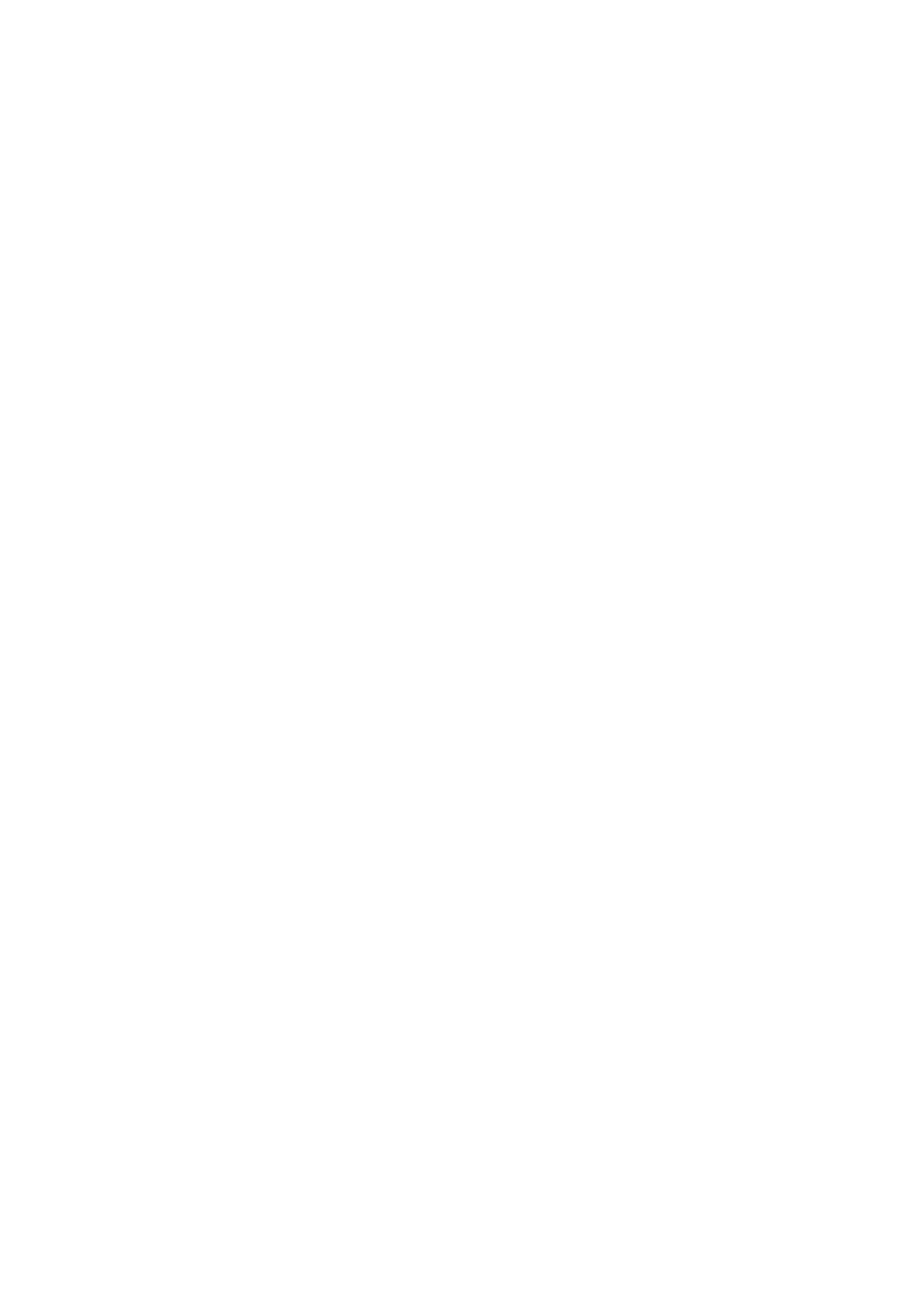### BRANDS HATCH SOLO PRACTICE SUNDAY PRACTICE - 1 LAP TIMES

| Lap | Time                 |
|-----|----------------------|
| 7   | 56.403               |
|     | <b>Daniel Nelmes</b> |
|     | <b>START</b>         |
| 1   |                      |
|     |                      |
| 2   | 1:03.229             |
| 3   | 1:01.444             |
| 4   | 59.439               |
| 5   | 58.670               |

## Dave Mackay

| <b>START</b> |          |  |  |
|--------------|----------|--|--|
|              |          |  |  |
| 2            | 1:00.196 |  |  |
| з            | 58.886   |  |  |

| Emmett Burke |          |  |  |
|--------------|----------|--|--|
| <b>START</b> |          |  |  |
| 1            |          |  |  |
| 2            | 1:04.099 |  |  |
| 3            | 1:01.445 |  |  |
| 4            | 59.759   |  |  |
| 5            | 58.188   |  |  |
| 6            | 56.969   |  |  |

### Gary Rodwell

| <b>START</b> |          |  |
|--------------|----------|--|
| 1            |          |  |
| 2            | 1:05.842 |  |
| 3            | 1:03.395 |  |
| 4            | 1:00.742 |  |
| 5            | 58.374   |  |
| 6            | 58.477   |  |
|              | 57.192   |  |

| James Welch |              |  |
|-------------|--------------|--|
|             | <b>START</b> |  |
|             |              |  |
| 2           | 1:01.223     |  |
| 3           | 58.565       |  |

| 3 | 58.565 |
|---|--------|
| 4 | 57.921 |
| 5 | 57,801 |
| 6 | 56.190 |



16/03/2019 - 17/03/2018 / BRANDS HATCH

| Lap | Time     |  |
|-----|----------|--|
| 1   |          |  |
| 2   | 1:02.958 |  |
| 3   | 59.421   |  |
| 4   | 59.079   |  |
| 5   | 59.003   |  |
|     |          |  |

| Jed Bird |          |  |
|----------|----------|--|
| START    |          |  |
| 1        |          |  |
| 2        | 1:01.199 |  |
| 3        | 58.770   |  |
|          | 59.352   |  |

| Jon Wright   |  |  |
|--------------|--|--|
| <b>START</b> |  |  |
|              |  |  |
| 1:02.732     |  |  |
| 59.480       |  |  |
| 57.760       |  |  |
| 57.041       |  |  |
| 56.798       |  |  |
|              |  |  |

| Josh Day |        |  |
|----------|--------|--|
| START    |        |  |
| 1        |        |  |
| 2        | 53.274 |  |
| 3        | 54.396 |  |
| 4        | 54.656 |  |

| Justin Collins |          |  |
|----------------|----------|--|
| START          |          |  |
| 1              |          |  |
| 2              | 1:02.503 |  |
| 3              | 1:03 422 |  |
| 4              | 59.110   |  |
| 5              | 59.022   |  |

| Luke Welch |          |  |
|------------|----------|--|
| START      |          |  |
| 1          |          |  |
| 2          | 1:00.638 |  |
| 3          | 58.969   |  |
| 4          | 57.190   |  |
| 5          | 56.000   |  |
|            |          |  |

| Mark Ball |  |
|-----------|--|
| START     |  |

| Lap | Time     |
|-----|----------|
|     |          |
| 1   |          |
| 2   | 1:05.107 |
| 3   | 1:02.458 |
| 4   | 1:01.437 |
| 5   | 58.967   |
| 6   | 59.155   |
|     | 58.336   |

| <b>Martin Quick</b> |          |
|---------------------|----------|
| START               |          |
| 1                   |          |
| 2                   | 1:09.587 |
| 3                   | 1:07.632 |
| 4                   | 1:07.198 |
| 5                   | 1:08.395 |
| հ                   | 1:08.585 |

| Max Symonds |        |
|-------------|--------|
| START       |        |
|             |        |
| 2           | 56.175 |
| 3           | 55.556 |

| <b>Michael Rees</b> |              |
|---------------------|--------------|
|                     | <b>START</b> |
| 1                   |              |
| 2                   | 1:01.976     |
| 3                   | 1:01.253     |
| 4                   | 1:00.970     |
| 5                   | 58.006       |
| 6                   | 56.676       |
| 7                   | 57 044       |
|                     |              |

| Paul Dyer |              |
|-----------|--------------|
|           | <b>START</b> |
| 1         |              |
| 2         | 1:02.567     |
| 3         | 1:00.165     |
| 4         | 1:00.602     |
| 5         | 58.033       |
| 6         | 59 427       |
|           |              |

| Paul Jeffery |          |  |
|--------------|----------|--|
| START        |          |  |
| 1            |          |  |
| 2            | 1:01.837 |  |
| 3            | 59.688   |  |
| 4            | 57.546   |  |
| 5            | 56.287   |  |

17/03/2019 - 10:54 / Page 2/3<br>NG Timing Team  $\sqrt{\text{OLA}}$